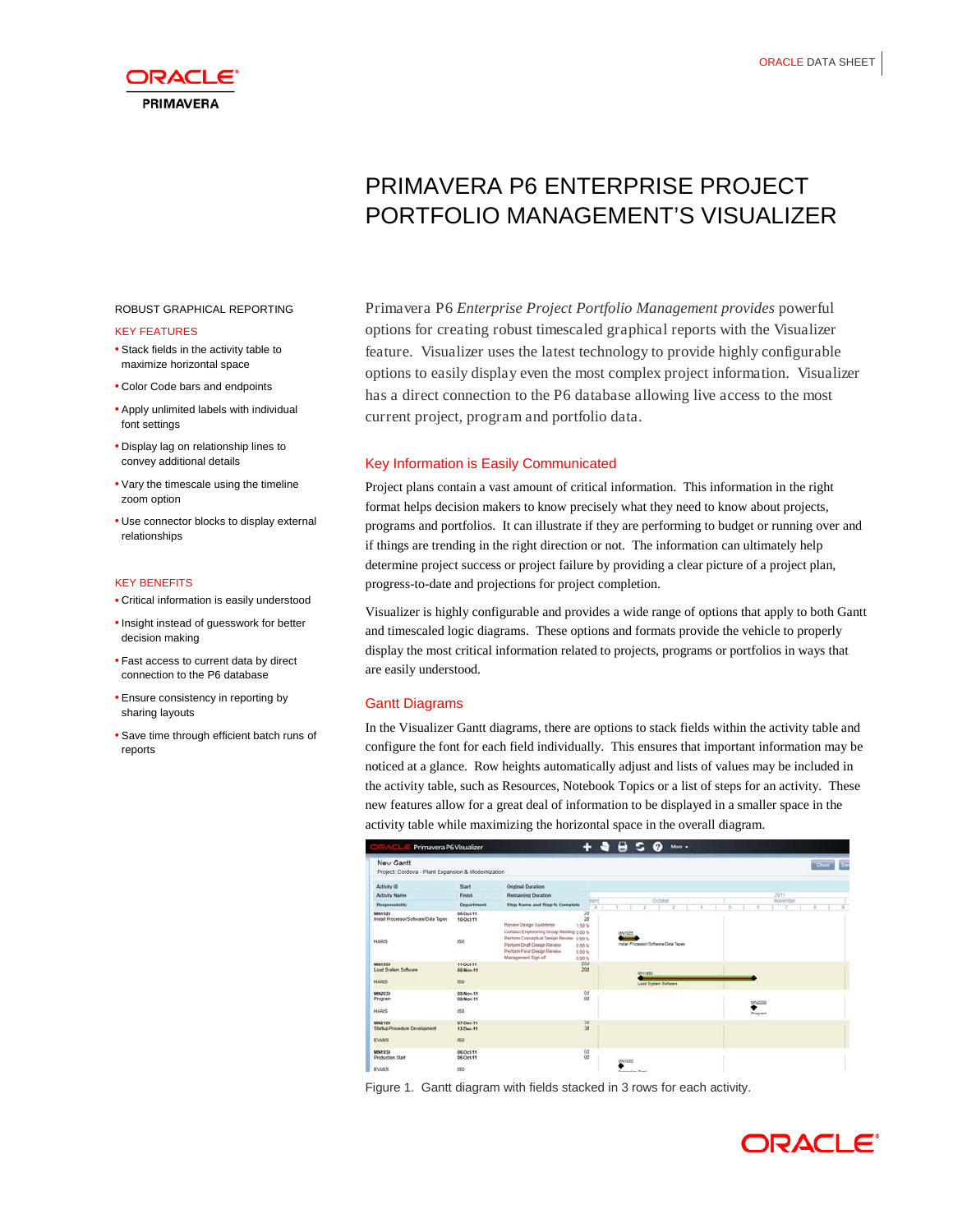Some of the other options available in Visualizer are a variety of bar shapes and colors and unlimited bar labels which provide tremendous flexibility. Color coding may be used to represent activity code values or different aspects of the project based on a filter. There are also options to format different types of relationships, to specify which types of relationships are drawn, to create connector blocks for external relationships and to display lag on the relationship lines. A variable timeline can be created allowing different time increments to be set for various sections of the diagram. As a result, the precise level of detail may be shown for each time period.

#### Timescaled Logic Diagrams

The Visualizer timescaled logic diagrams are also highly configurable with all of the same options that are available in Gantt diagrams, such as a variable timeline, unlimited bar labels, color coding and bar shape options, connector blocks and options for displaying relationship lines. TSLDs enable you to display more than one activity per row, which condenses the project plan and the chains of activities that drive the project schedule. In addition, each activity may be represented by multiple bars which provides greater flexibility in displaying information.



Figure 2. Timescaled logic diagram with a zoomed timescale area, multiple bars per activity and lag displayed on the relationship lines.

# Report Usage and Distribution

Visualizer layouts may be global, project or user level allowing them to easily be shared across an organization. Sharing layouts saves time and effort and also helps to support consistency in reporting.

Many of our customers rely heavily on P6's graphical reports to help drive the daily operation of project work and provide status updates to the larger team. The reports may be referenced for daily or weekly status meetings or they may be used as a means to provide team members their list of work for the day. Once a project has been updated with the latest status, there is a need to quickly distribute the schedule reports to the project team. P6 provides the capability to do batch runs of the Visualizer reports. This ensures that the reports are run efficiently and distributed to the appropriate groups. The reports may be sent to a printer or a pdf file. Visualizer supports printing pages from letter size to E sheet or A4 for our international customers.